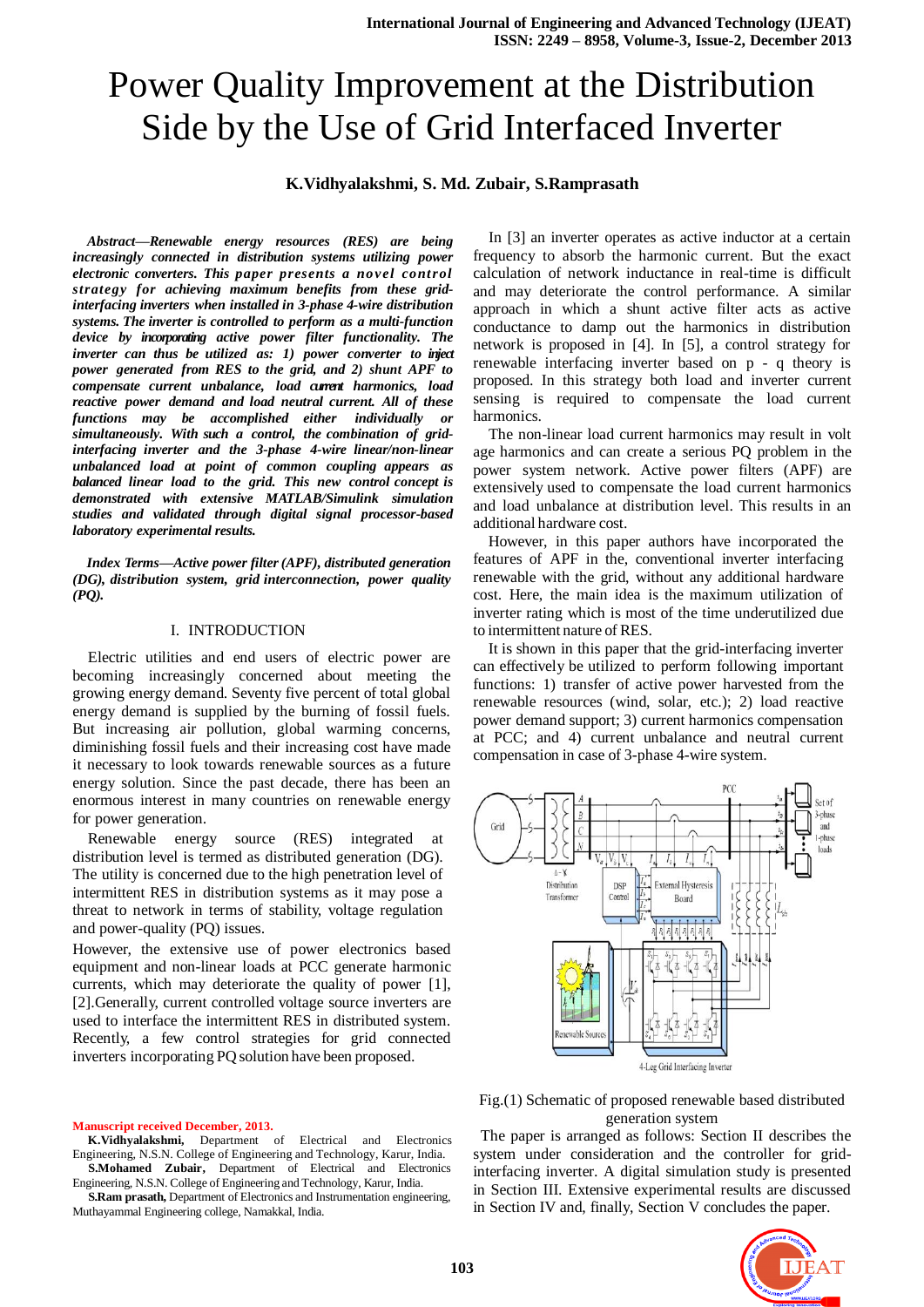## II. SYSTEM DESCRIPTION

 The proposed system consists of RES connected to the dc-link of a grid-interfacing inverter as shown in (Fig.No.1). The voltage source inverter is a key element of a DG system as it interfaces the renewable energy source to the grid and delivers the generated power. The RES may be a DC source or an AC source with rectifier coupled to dc-link. Usually, the fuel cell and photovoltaic energy sources generate power at variable low dc voltage, while the variable speed wind turbines generate power at variable ac voltage. Thus, the power generated from these renewable sources needs power conditioning (i.e., dc/dc or ac/dc) before connecting on dclink [6]–[8]. The dc-capacitor decouples the RES from grid and also allows independent control of converters on either side of dc-link.

## *A. DC-Link Voltage and Power Control Operation*

Due to the intermittent nature of RES, the generated power is of variable nature. The dc-link plays an important role in transferring this variable power from renewable energy source to the grid. RES are represented as current sources connected to the dc-link of a grid-interfacing inverter.

Fig.( 2) shows the systematic representation of power transfer from the renewable energy resources to the grid via the dc-link. The current injected by renewable into dc-link at voltage level  $(V_{dc})$  can be given as

$$
I_{dc} = P_{RES} \over V_{dc}
$$
 (1)



Fig.(2) DCLink equivalent diagram.

The current flow on the other side of dc-link can be represented as,

$$
I_{dc2} = P_{inv} = P_g + P_{loss}
$$
  

$$
\nabla_{dc} \qquad \nabla_{dc}
$$
 (2)

Where  $P_G$ ,  $P_{inv}$  and  $P_{loss}$  are total power available at gridinterfacing inverter side, active power supplied to the grid and inverter losses, respectively. If inverter losses are negligible then  $P_{RES}=P_G$ .

## *B. Control of Grid Interfacing Inverter*

 The control diagram of grid- interfacing inverter for a 3 phase 4-wire system is shown in Fig. 3. The fourth leg of inverter is used to compensate the neutral current of load. The main aim of proposed approach is to regulate the power at PCC during:

1)  $P_{RES}=0$ 

2)  $P<sub>RES</sub>$ Total load power ( $P<sub>L</sub>$ )

3)  $P_{RES}$ >Total load power (P<sub>L</sub>)



While performing the power management operation, the inverter is actively controlled in such a way that it always draws/ supplies fundamental active power from/ to the grid. If the load connected to the PCC is non-linear or unbalanced or the combination of both, the given control approach also compensates the harmonics, unbalance, andneutral current.

The duty ratio of inverter switches are varied in a power cycle such that the combination of load and inverter injected power appears as balanced resistive load to the grid. The regulation of dc-link voltage carries the information regarding the exchange of active power in between renewable source and grid.

Thus the output of dc-link voltage regulator results in an active current  $(I_m)$ . The multiplication of active current component  $(I_m)$  with unity grid voltage vector templates  $(U_a,$  $U_b$  and  $U_c$ ) generates the reference grid currents  $(I_a^*, I_b^*$  and  $I_c^*$ ). The reference grid neutral current  $(I_n^*)$  is set to zero, being the instantaneous sum of balanced grid currents. The grid synchronizing angle (θ) obtained from phase locked loop (PLL) is used to generate unity vector template as [9]–  $[11]$ 

$$
U_a = \sin(\theta) \tag{3}
$$

$$
U_b = \sin\left(\theta - \frac{2\pi}{3}\right) \tag{4}
$$

$$
U_c = \sin\left(\theta + \frac{2\pi}{3}\right) \tag{5}
$$

The actual dc-link voltage  $(V_{dc})$  is sensed and passed through a first-order low pass filter (LPF) to eliminate the presence of switching ripples on the dc-link voltage and in the generated reference current signals. The difference of this filtered dc-link voltage and reference dc-link voltage  $(V_{dc}^*)$  is given to a discrete- PI regulator to maintain a constant dc-link voltage under varying generation and load conditions. The dc-link voltage error  $V_{\text{deerr (n)}}$  at nth sampling instant is given as:

$$
V_{\text{deerr (n)}} = (V^*_{\text{den}}) - (V_{\text{den}}) \tag{6}
$$

The output of discrete-PI regulator at nth sampling instant is expressed as

 $I_{m(n)}=I_{m(n-1)}+K_{pvdc}(V_{deerr(n)}\_V_{deerr(n-1)})+K_{ivdc}(V_{deerr(n)})$  (7) Where  $K_{pvdc}=10$  and  $K_{ivdc}=0.05$  and are proportional and integral gains of dc-voltage regulator.

The instantaneous values of reference three phase grid currents are computed as

$$
I^*_{a} = I_m \cdot U_a \tag{8}
$$

$$
\begin{aligned} \mathbf{I}^*_{\mathbf{b}} = \mathbf{I}_{\mathbf{m}}.\mathbf{U}_{\mathbf{b}} \end{aligned} \tag{9}
$$

$$
\mathbf{I}^*_{\mathbf{c}} = \mathbf{I}_{\mathbf{m}}.\mathbf{U}_{\mathbf{c}} \tag{10}
$$

$$
=I_{m}.U_{c}
$$
 (10)

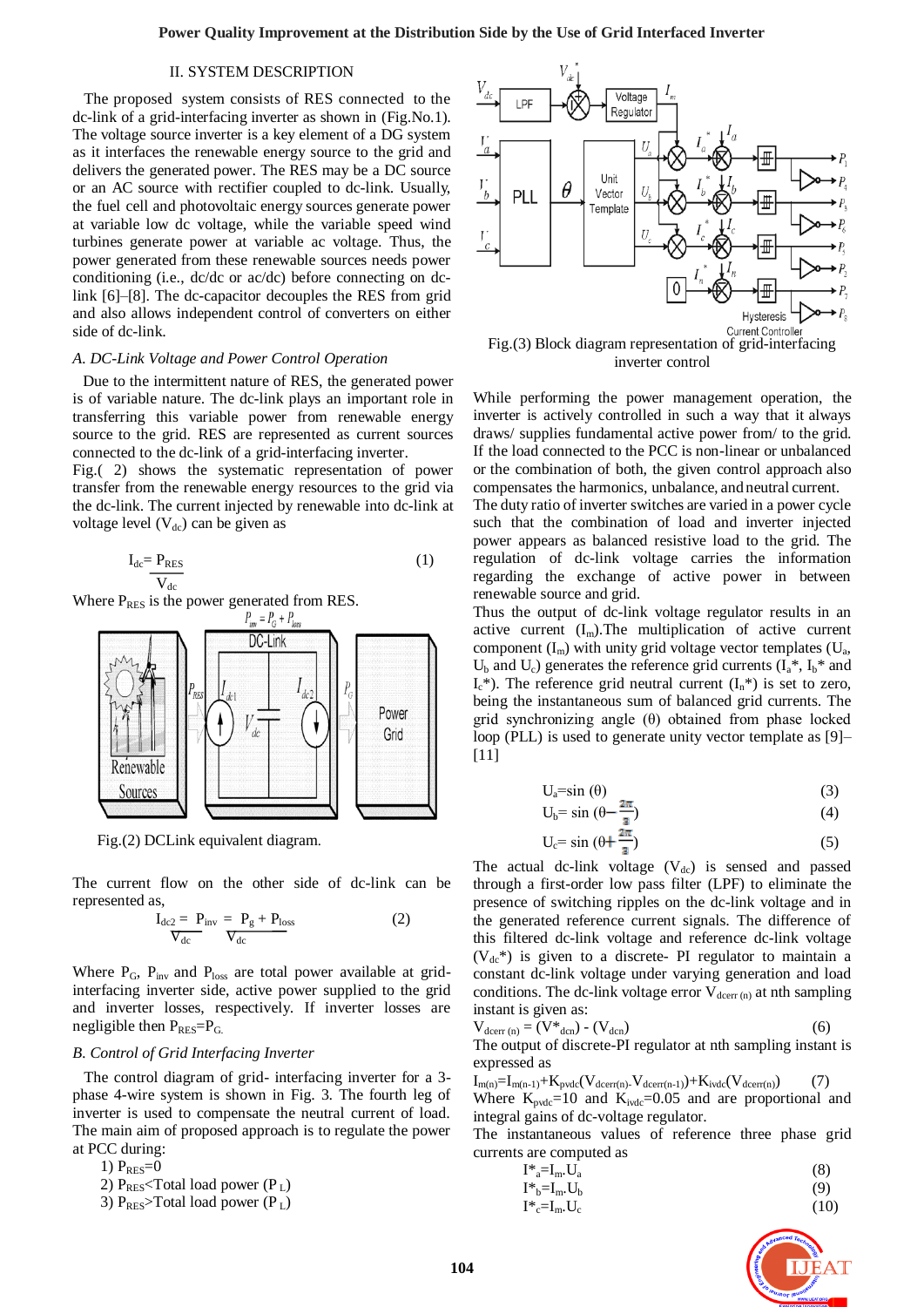The neutral current, present if any, due to the loads connected to the neutral conductor should be compensated by forth leg of grid-interfacing inverter and thus should not be drawn from the grid. In other words, the reference current for the grid neutral current is considered as zero and can be expressed as

$$
\mathbf{I}^*_{\mathbf{n}} = 0 \tag{11}
$$

The reference grid currents  $(I^*_{a}I_b^*, I^*_{c}$  and  $I^*_{n}$  ) are compared with actual grid currents  $(I_a, I_b, I_c$  and  $I_n)$  to compute the current errors as

$$
I_{aerr} = I^* a - I_a \tag{12}
$$

$$
I_{\text{bern}} = I^*{}_{b} - I_b \tag{13}
$$

$$
I_{\text{cern}} = I^* \cdot I_c \tag{14}
$$

$$
I_{\text{ner}} = I^*_{n} - I_n \tag{15}
$$

These current errors are given to hysteresis current controller. The hysteresis controller then generates the switching pulses  $(P_1$  to  $P_8$ ) for the gate drives of gridinterfacing inverter. The average model of 4-leg inverter can be obtained by the following state space equations

$$
\frac{dI_{\text{in}_{\mathbf{va}}} = V_{\text{in}_{\mathbf{va}}} - V_{\text{a}}}{L_{\text{sh}}} \tag{16}
$$

$$
\frac{dI_{\text{invb}}}{dt} = V_{\text{invb}} - V_{\text{b}} \tag{17}
$$

$$
\frac{dI_{\text{invc}}}{dt} = \frac{V_{\text{invc}} - V_{\text{c}}}{L_{\text{sh}}} \tag{18}
$$

$$
\frac{dI_{inyn}}{dt} = \frac{V_{invn} - V_n}{L_{sh}}
$$
\n(19)

$$
\frac{dV_{dc}}{dt} = I_{\text{invad}} + I_{\text{invbd}} + I_{\text{invcd}} + I_{\text{invnd}}
$$
(20)

Where  $V_{inva}$ ,  $V_{invb}$ ,  $V_{invc}$ , and  $V_{invn}$  are the three-phase ac switching voltages generated on the output terminal of inverter. These inverter output voltages can be modeled in terms of instantaneous dc bus voltage and switching pulses of the inverter as

$$
V_{\text{inva}} = \frac{(P_1 - P_4)}{2} \quad V_{\text{dc}} \tag{21}
$$

$$
V_{\text{inva}} = \frac{(P_3 - P_6)}{2} \quad V_{\text{dc}} \tag{22}
$$

$$
V_{\text{inva}} = \frac{(P_5 - P_2)}{2} V_{\text{dc}}
$$
 (23)

$$
V_{\text{inva}} = \underbrace{(P_7 - P_8)}_{2} \quad V_{dc} \tag{24}
$$

Similarly the charging currents  $I_{invad}$ ,  $I_{invbd}$ ,  $I_{invcd}$ , and Iinvnd on dc bus due to the each leg of inverter can be expressed as

| $I_{\text{Invad}} = I_{\text{Inva}} (P_1 - P_4)$ | (25) |
|--------------------------------------------------|------|
| $I_{\text{Invbd}} = I_{\text{Invb}} (P_3 - P_6)$ | (26) |

$$
I_{\text{Inved}} = I_{\text{Inve}} (P_5 - P_2) \tag{27}
$$

 $I_{\text{Invnd}} = I_{\text{Inv}} (P_7 - P_8)$  (28)

The switching pattern of each IGBT inside inverter can be formulated on the basis of error between actual and reference current of inverter, which can be explained asL:

# If  $I_{\text{inva}} < (I_{\text{inva}}^*$ -h<sub>b</sub>), then upper switch  $S_1$  will be OFF (P<sub>1</sub>=0) and lower switch  $S_4$  will be ON ( $P_4=1$ ) in the phase a leg of inverter.

If  $I_{\text{inv}_a}$  ( $I_{\text{inv}_a}$ \*-h<sub>b</sub>), then upper switch S1 will be ON ( $P_1$ =1) and lower switch  $S_4$  will be OFF ( $P_4=0$ ) in the phase a leg of inverter.

# III. SIMULATION RESULTS

In order to verify the proposed control approach to achieve multi-objectives for grid interfaced DG systems connected to a 3-phase 4-wire network, an extensive simulation study is carried out using MATLAB/Simulink. A 4-leg current controlled voltage source inverter is actively controlled to achieve balanced sinusoidal grid currents at unity power factor (UPF) despite of highly unbalanced nonlinear load at PCC under varying renewable generating conditions. A RES with variable output power is connected on the dc-link of grid-interfacing inverter.

An unbalanced 3-phase 4-wire nonlinear load, whose unbalance, harmonics, and reactive power need to be compensated, is connected on PCC. The wa veforms of grid voltage  $(V_a, V_b, V_c)$ , grid currents  $(I_a, I_b, I_c, I_n)$ , unbalanced load current( $I_{1a}$ , $I_{1b}$ , $I_{1c}$ , $I_{1n}$ ) and inverter currents( $I_{inva}$ ,  $I_{invb}$ ,  $I_{invc}$ ,  $I_{invn}$ ) are shown in Fig. (4).

The corresponding active-reactive powers of grid  $(P_{grid},$ Qgrid), load ( $P_{load}$ , Qload) and inverter ( $P_{inv}$ ,  $Q_{inv}$ ) are shown in Fig.(5). Positive values of grid active-reactive powers and inverter active-reactive powers imply that these powers flow from grid side towards PCC and from inverter towards PCC, respectively. The active and reactive powers absorbed by the load are denoted by positive signs. Initially, the gridinterfacing inverter is not connected to the network (i.e., the load power demand is totally supplied by the grid alone).Therefore, before time  $t=0.72$  s, the grid current profile in Fig. 4(b) is identical to the load current profile of Fig. 4(c). At  $t=0.72$ s, the grid-interfacing inverter is connected to the network At this instant the inverter starts injecting the current in such a way that the profile of grid current starts changing from unbalanced non linear to balanced sinusoidal current as shown in Fig. 4(b).

Since the generated power is more than the load power demand the additional power is fed back to the grid. The negative sign of P grid , after a time 0.72 s suggests that the grid is now receiving power from RES. More- over, the gridinterfacing inverter also supplies the load reactive power demand locally.

Thus, once the inverter is in operation the grid only supplies/receives fundamental active power. This results in increased magnitude of inverter current. As the load power demand is considered as constant, this additional power generated from RES flows towards grid, which can be noticed from the increased magnitude of grid current.

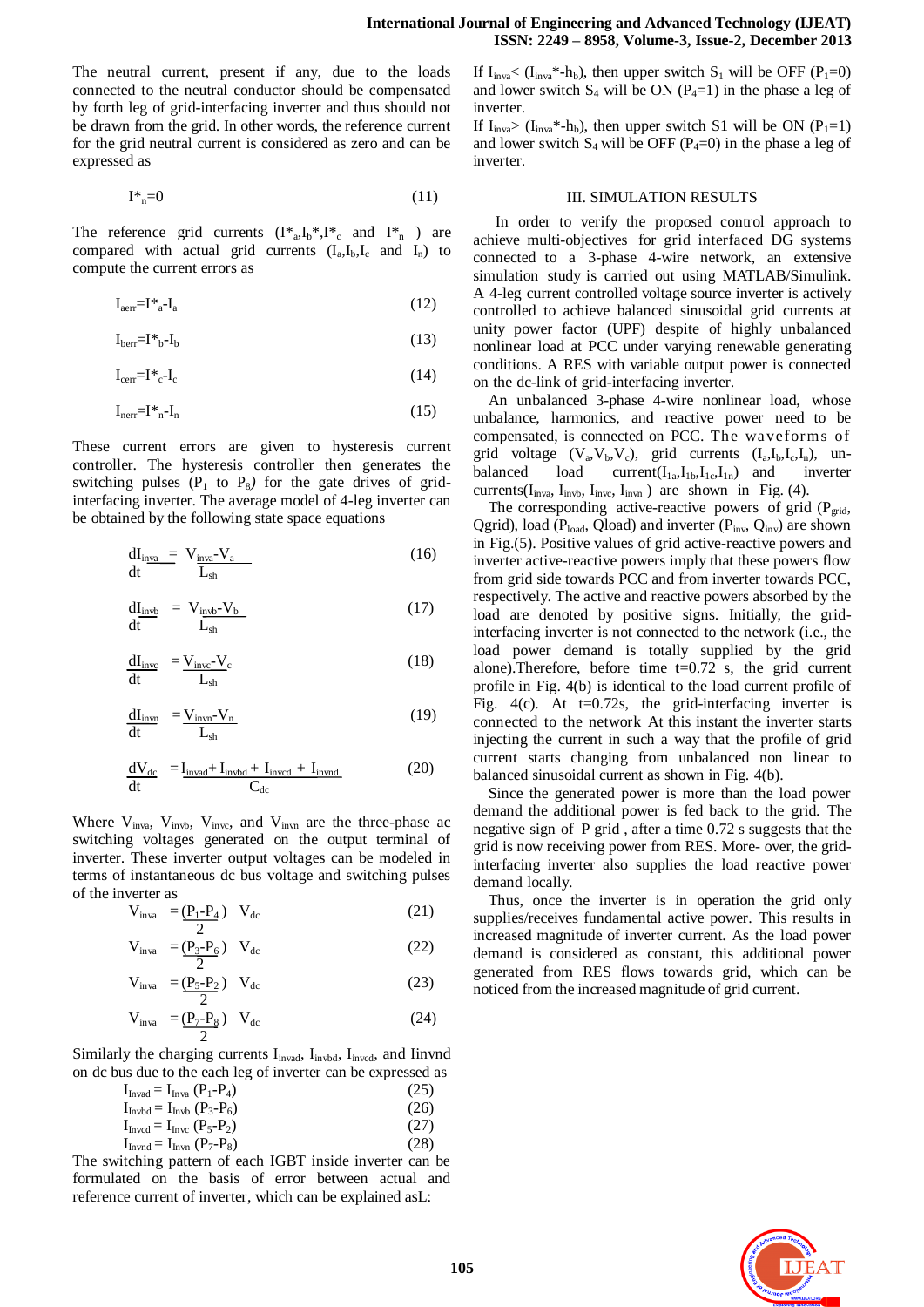



## At  $t = 0.92$  s, the power available from RES is reduced.

The corresponding change in the inverter and grid currents can be seen from Fig. 4. The active and reactive power flows between the inverter, load and grid during increase and decrease of energy generation from RES can be noticed from Fig. 5. The dc-link voltage across the grid- intersfacing inverter (Fig. 5(d)) during different operating condition is maintained at constant level in order to facilitate the active and reactive power flow. Thus from the simulation results, it is evident that the grid-interfacing inverter can be effectively used to compensate the load reactive power, current unbalance and current harmonics in addition to active power injection from RES.

This enables the grid to supply/ receive sinusoidal and balanced power at UPF. During both mode of operation, as the load on the system is considered constant, the load neutral current profile and its compensation is identical to the one already discussed in previous subsection and can also be noticed. The exchange of total active and reactive powers between grid, load and inverter. The negative sign of total grid side active power demonstrates that the excess power generated by RES flows towards grid side.



Fig. (5) Simulation results: (a) PQ-Grid, (b) PQ-Load, (c) PQ-Inverter,(d) dc-link voltage

### IV. EXPERIMENTAL VALIDATION

The performance of the proposed control approach is validated with the help of a scaled laboratory prototype that has system parameters as given in Table I. The RES is emulated using an auxiliary controlled converter, which injects varying active power at the dc-link of an insulated gate bipolar transistor (IGBT) based 4-leg voltage source inverter connected to grid. A 3-phase 4-wire nonlinear load, composed of 3-phase non-linear balanced load, 1-phase R-L load between phase a and neutral and 1-phase non-linear load between phase a and neutral, is connected to the grid.

### **Table.1. System Parameter**

| 3-phase Supply (r.m.s.)                                               | : $V_e = 30 V$ , 60 Hz        |
|-----------------------------------------------------------------------|-------------------------------|
| 3-phase Non-linear Load                                               | : $R=26.66\Omega$ , $L=10$ mH |
| 1-phase Linear Load (A-N)                                             | : $R=36.66\Omega$ , $L=10$ mH |
| 1-phase Non-Linear Load (C-N) : $R=26.66\Omega$ , $L=10$ mH           |                               |
| DC-Link Capacitance & Voltage: $C_{dc}$ =3000 $\mu$ F, $V_{dc}$ =90 V |                               |
| Coupling Inductance                                                   | : $L_{sh} = 2.0 \, mH$        |
|                                                                       |                               |

The experimental results are used to highlight the validity of proposed controller. The active filtering mode of operation considers a situation when there is no power generation from RES. Under such condition, the gridinterfacing inverter is utilized as shunt APF to enhance the quality of power at PCC. While in second mode of operation, the inverter injects RES active power into grid and also incorporates the active power filtering functionality.

In the third mode, the dynamic operation of proposed controller is examined. The experimental results are given in Figs. 6 and 7. All the voltage and current waveforms are captured utilizing an oscilloscope, whereas, the active and reactive powers are captured in real-time using Control Desk Developer environment.

Fig. (6) shows the experimental results for active power filtering mode of operation when there is no power generation from RES.

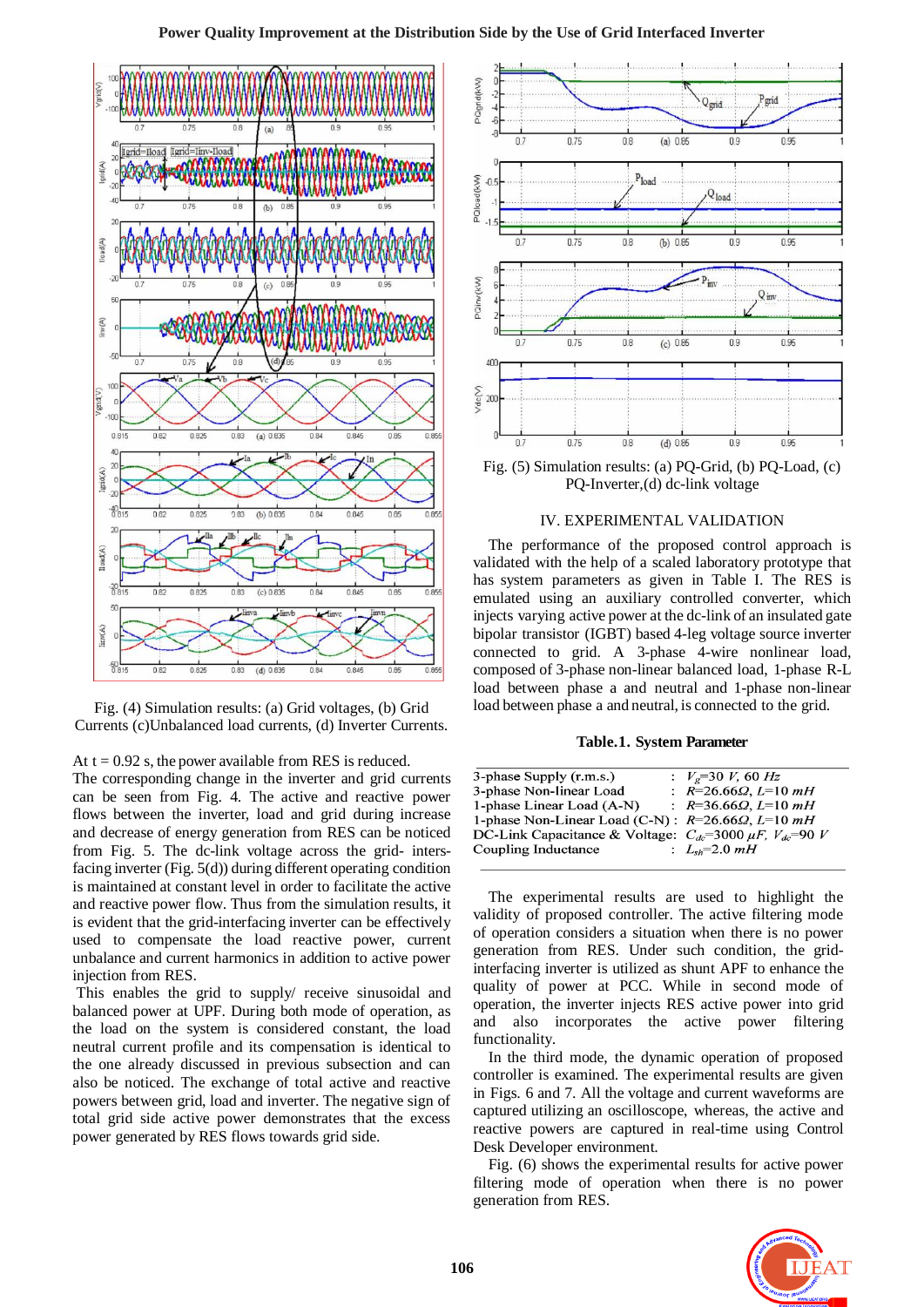## **International Journal of Engineering and Advanced Technology (IJEAT) ISSN: 2249 – 8958, Volume-3, Issue-2, December 2013**



Fig. (6) Experimental results for the active power filtering mode  $(P_{RES}=0)$ : (a) unbalanced load currents, (b) grid currents after compensation, (c) currents injected by grid-interfacing inverter, (d) load, grid and inverter neutral currents.

All the current waveforms are shown with respective to grid side phase a voltage  $(V_a)$  Fig. 6(a) shows the profile of the unbalance non-linear load currents. The grid current profile, when grid-interfacing inverter controlled as shunt APF, is shown in Fig. 6(b).

It can be noticed that the highly unbalanced load currents, after compensation, appear as pure sinusoidal balanced set of currents on grid side. The grid current THD's are reduced to 2.36%, 1.68%, 3.65% for a, b and c phases respectively.

In Fig. 6(c), the compensating inverter currents are shown for each phase along with dc-link voltage. For the experimental study, the dc-link voltage is maintained at 100 V. Fig. 6(d) shows the traces for neutral current of grid, load and inverter. The load neutral current due to single-phase loads is effectively compensated by the 4th leg of inverter such that the current in grid side neutral conductor is reduced to zero.

Fig. (7) shows the total active and reactive powers of grid, load and inverter. In the APF mode of operation, the inverter consumes a small amount of active power to maintain the dc-link voltage and to overcome the losses associated with inverter, while most of the load reactive power need is supported by inverter effectively. Thus, this mode of operation validates the concept of utilization of grid-interfacing inverter as shunt APF when there is no power generation from the RES. The experimental results demonstrate the effective compensations of load current unbalance, harmonics and reactive power



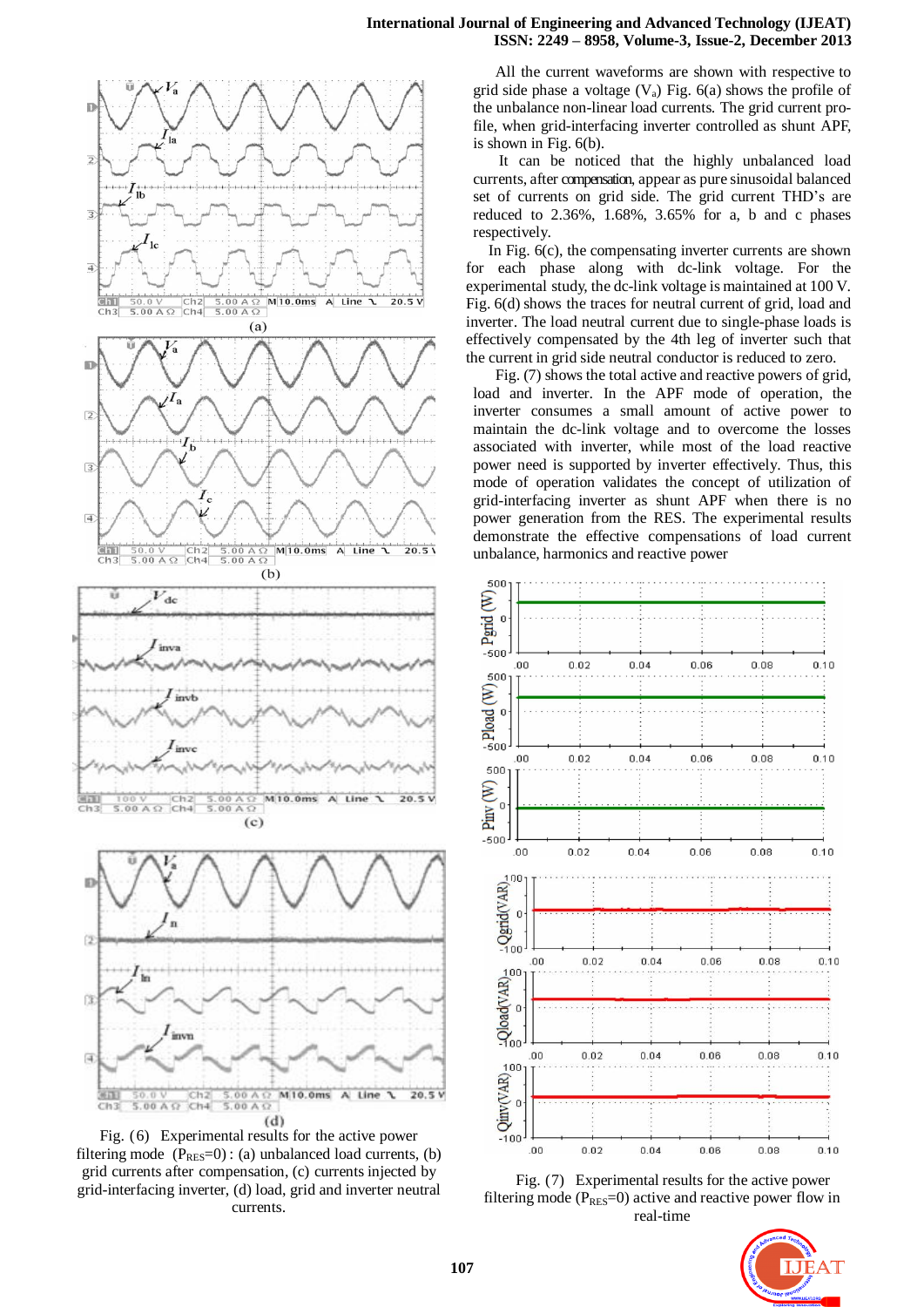## *C. Dynamic Performance of Proposed Control Approach*

Fig. (8) shows the experimental results to validate the dynamic performance of proposed control approach under different modes of operation. Initially, it is considered that the system is working under mode-A operating condition (i.e., non-linear load current harmonics and reactive power compensation). After few cycles, the power at dc-link is initially increased and then decreased, which can be noticed from the amplitude of injected inverter current profile.

The corresponding decrease (for increased power level at dc-link) and increase (for decreased power level at dclink) in grid current magnitude can also be noticed from Fig.8, under constant load conditions.

Thus, the proposed controller precisely manages any variation in real power at dc-link and effectively feeds it to the main grid. A smooth changeover from mode-A operating condition to the mode-B can be noticed from Fig.8.



Fig.(8) Experimental results: Dynamic performance of proposed approach.

## V. CONCLUSION

This paper has presented a novel control of an existing grid interfacing inverter to improve the quality of power at PCC for a 3-phase 4-wireDGsystem. It has been shown that the grid-interfacing inverter can be effectively utilized for power conditioning without affecting its normal operation of real power transfer. The grid-interfacing inverter with the proposed approach can be utilized to: i)inject real power generated from RES to the grid, and/or, ii) operate as a shunt Active Power Filter (APF).

This approach thus eliminates the need for additional power conditioning equipment to improve the quality of power at PCC. Extensive MATLAB/Simulink simulation as well as the DSP based experimental results have validated the proposed approach and have shown that the gridinterfacing inverter can be utilized as a multi-function device.

The current unbalance, current harmonics and load reactive power, due to unbalanced and non-linear load connected to the PCC, are compensated effectively such that the grid side currents are always maintained as balanced and sinusoidal at unity power factor.

Moreover, the load neutral current is prevented from flowing into the grid side by compensating it locally from the fourth leg of inverter. When the power generated from RES is more than the total load power demand, the gridinterfacing inverter with the proposed control approach not only fulfills the total load active and reactive power demand.

## REFERENCES

- [1] J. M. Guerrero, L. G. de Vicuna, J. Matas, M. Castilla, and J. Miret, "A wireless controller to enhance dynamic performance of parallel in- verters in distributed generation systems," IEEE Trans. Power Elec- tron., vol. 19, no. 5, pp. 1205–1213, Sep. 2004.
- [2] J. H. R. Enslin and P. J. M. Heskes, "Harmonic interaction between a large number of distributed power inverters and the distribution net- work," IEEE Trans. Power Electron., vol. 19, no. 6, pp. 1586– 1593.
- [3] U. Borup, F. Blaabjerg, and P. N. Enjeti, "Sharing of nonlinear load in parallel-connected three-phase converters," IEEE Trans. Ind. Appl., vol. 37, no. 6, pp. 1817–1823, Nov./Dec. 2001.
- [4] P. Jintakosonwit, H. Fujita, H. Akagi, and S. Ogasawara, "Implemen- tation and performance of cooperative control of shunt active filters for harmonic damping throughout a power distribution system," IEEE Trans. Ind. Appl., vol. 39, no. 2, pp. 556–564, Mar./Apr. 2003.
- [5] J. P. Pinto, R. Pregitzer, L. F. C. Monteiro, and J. L. Afonso, "3phase 4-wire shunt active power filter with renewable energy interface," pre- sented at the Conf. IEEE Renewable Energy & Power Quality, Seville,Spain, 2007.
- [6] F. Blaabjerg, R. Teodorescu, M. Liserre, and A. V. Timbus, "Overview of control and grid synchronization for distributed power generation systems," IEEE Trans. Ind. Electron., vol. 53, no. 5, pp. 1398–1409,Oct. 2006.
- [7] J. M. Carrasco, L. G. Franquelo, J. T. Bialasiewicz, E. Galván, R. C.P. Guisado, M. Á. M. Prats, J. I. León, and N. M. Alfonso, "Power- electronic systems for the grid integration of renewable energy sources:A survey," IEEE Trans. Ind. Electron., vol. 53, no. 4, pp. 1002–1016, Aug. 2006.
- [8] B. Renders, K. De Gusseme, W. R. Ryckaert, K. Stockman, L. Vandevelde, and M. H. J. Bollen, "Distributed generation for mitigating voltage dips in low-voltage distribution grids," IEEE Trans. Power.Del., vol. 23, no. 3, pp. 1581–1588, Jul. 2008.
- [9] V. Khadkikar, A. Chandra, A. O. Barry, and T. D. Nguyen, "Application of UPQC to protect a sensitiveload on a polluted distribution network," in Proc. Annu. Conf. IEEE Power Eng. Soc. Gen. Meeting,2006, pp. 867–872.
- [10] M. Singh and A. Chandra, "Power maximization and voltage sag/swell ride-through capability of PMSG based variable speed wind energyconversion system," in Proc. IEEE 34th Annu. Conf. Indus. Electron. Soc., 2008, pp. 2206–2211.
- [11] P. Rodríguez, J. Pou, J. Bergas, J. I. Candela, R. P. Burgos, and D.Boroyevich, "Decoupled double synchronous reference frame PLL for power converters control," IEEE Trans. Power Electron, vol. 22, no. 2, pp. 584–592, Mar. 2007.



**K.Vidhyalakshmi** finished M.E. in Vivekanandha College of Engineering for women, Tiruchengode, Tamilnadu under the specialization of Power systems engineering. She is working as Assistant Professor in N.S.N. College of Engineering and Technology, Karur, India. She has presented 3 papers in International conferences and 4 papers in National conferences. She is the member of Institute of Electrical and Electronics Engineering (IEEE), Indian Society for Technical Education (ISTE).